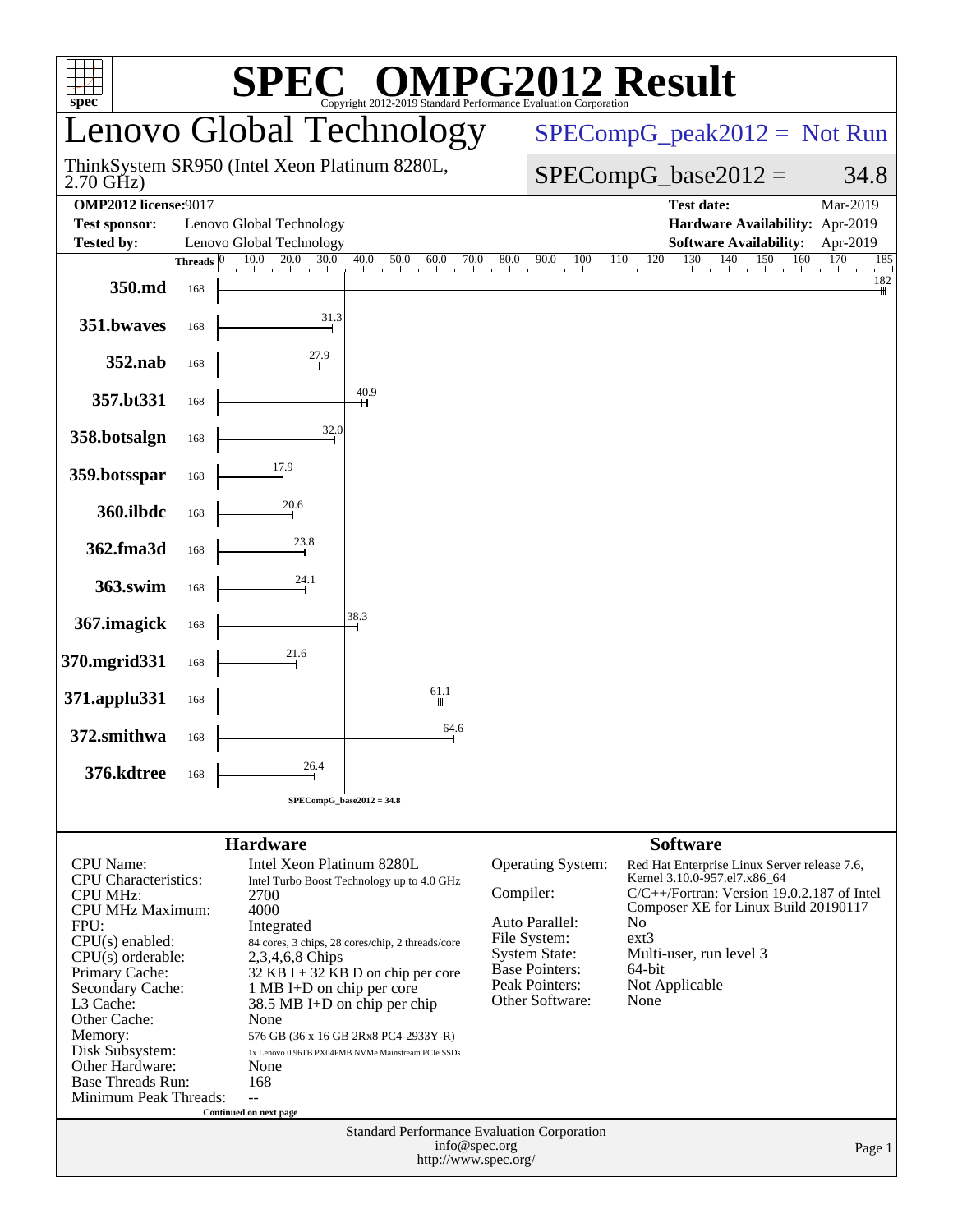

## enovo Global Technology

2.70 GHz) ThinkSystem SR950 (Intel Xeon Platinum 8280L,  $SPECompG_peak2012 = Not Run$  $SPECompG_peak2012 = Not Run$ 

#### $SPECompG_base2012 = 34.8$  $SPECompG_base2012 = 34.8$

**[OMP2012 license:](http://www.spec.org/auto/omp2012/Docs/result-fields.html#OMP2012license)**9017 **[Test date:](http://www.spec.org/auto/omp2012/Docs/result-fields.html#Testdate)** Mar-2019

**[Test sponsor:](http://www.spec.org/auto/omp2012/Docs/result-fields.html#Testsponsor)** Lenovo Global Technology **[Hardware Availability:](http://www.spec.org/auto/omp2012/Docs/result-fields.html#HardwareAvailability)** Apr-2019

**[Tested by:](http://www.spec.org/auto/omp2012/Docs/result-fields.html#Testedby)** Lenovo Global Technology **[Software Availability:](http://www.spec.org/auto/omp2012/Docs/result-fields.html#SoftwareAvailability)** Apr-2019

[Maximum Peak Threads:](http://www.spec.org/auto/omp2012/Docs/result-fields.html#MaximumPeakThreads)

**[Results Table](http://www.spec.org/auto/omp2012/Docs/result-fields.html#ResultsTable)**

|                                                                                                          | <b>Base</b>            |      |       |                |             |                |             | <b>Peak</b> |                        |              |                |              |                |              |
|----------------------------------------------------------------------------------------------------------|------------------------|------|-------|----------------|-------------|----------------|-------------|-------------|------------------------|--------------|----------------|--------------|----------------|--------------|
| <b>Benchmark</b>                                                                                         | <b>Threads</b> Seconds |      | Ratio | <b>Seconds</b> | Ratio       | <b>Seconds</b> | Ratio       |             | <b>Threads Seconds</b> | <b>Ratio</b> | <b>Seconds</b> | <b>Ratio</b> | <b>Seconds</b> | <b>Ratio</b> |
| 350.md                                                                                                   | 168                    | 25.5 | 182   | 25.4           | 182         | 25.3           | 183         |             |                        |              |                |              |                |              |
| 351.bwayes                                                                                               | 168                    | 144  | 31.5  | 145            | 31.3        | 145            | <u>31.3</u> |             |                        |              |                |              |                |              |
| $352$ .nab                                                                                               | 168                    | 140  | 27.8  | 139            | 27.9        | 140            | 27.9        |             |                        |              |                |              |                |              |
| 357.bt331                                                                                                | 168                    | 116  | 40.9  | 115            | 41.1        | 120            | 39.5        |             |                        |              |                |              |                |              |
| 358.botsalgn                                                                                             | 168                    | 136  | 32.0  | 136            | 32.0        | 136            | 32.0        |             |                        |              |                |              |                |              |
| 359.botsspar                                                                                             | 168                    | 295  | 17.8  | 293            | 17.9        | 293            | 17.9        |             |                        |              |                |              |                |              |
| $360$ .ilbdc                                                                                             | 168                    | 172  | 20.6  | 172            | 20.6        | 173            | 20.6        |             |                        |              |                |              |                |              |
| 362.fma3d                                                                                                | 168                    | 160  | 23.7  | 160            | 23.8        | 159            | 24.0        |             |                        |              |                |              |                |              |
| $363$ .swim                                                                                              | 168                    | 189  | 24.0  | 188            | <u>24.1</u> | 188            | 24.1        |             |                        |              |                |              |                |              |
| 367. imagick                                                                                             | 168                    | 184  | 38.3  | 184            | 38.3        | 183            | 38.4        |             |                        |              |                |              |                |              |
| 370.mgrid331                                                                                             | 168                    | 205  | 21.5  | 204            | 21.7        | 205            | 21.6        |             |                        |              |                |              |                |              |
| 371.applu331                                                                                             | 168                    | 98.6 | 61.5  | 100            | 60.3        | 99.2           | 61.1        |             |                        |              |                |              |                |              |
| 372.smithwa                                                                                              | 168                    | 83.0 | 64.6  | 83.0           | 64.6        | 82.9           | 64.7        |             |                        |              |                |              |                |              |
| 376.kdtree                                                                                               | 168                    | 171  | 26.3  | 171            | 26.4        | 171            | 26.4        |             |                        |              |                |              |                |              |
| Results appear in the order in which they were run. Bold underlined text indicates a median measurement. |                        |      |       |                |             |                |             |             |                        |              |                |              |                |              |
| <b>Operating System Notes</b><br>$m + m + m + m$                                                         |                        |      |       |                |             |                |             |             |                        |              |                |              |                |              |

ulimit -s unlimited

#### **[Platform Notes](http://www.spec.org/auto/omp2012/Docs/result-fields.html#PlatformNotes)**

 Sysinfo program /home/omp2012/Docs/sysinfo \$Rev: 395 \$ \$Date:: 2012-07-25 #\$ 8f8c0fe9e19c658963a1e67685e50647 running on localhost.localdomain Tue Mar 12 00:44:38 2019

 This section contains SUT (System Under Test) info as seen by some common utilities. To remove or add to this section, see: <http://www.spec.org/omp2012/Docs/config.html#sysinfo>

 From /proc/cpuinfo model name : Intel(R) Xeon(R) Platinum 8280L CPU @ 2.70GHz 3 "physical id"s (chips) 168 "processors" cores, siblings (Caution: counting these is hw and system dependent. The following excerpts from /proc/cpuinfo might not be reliable. Use with caution.) cpu cores : 28 siblings : 56 physical 0: cores 0 1 2 3 4 5 6 8 9 10 11 12 13 14 16 17 18 19 20 21 22 24 Continued on next page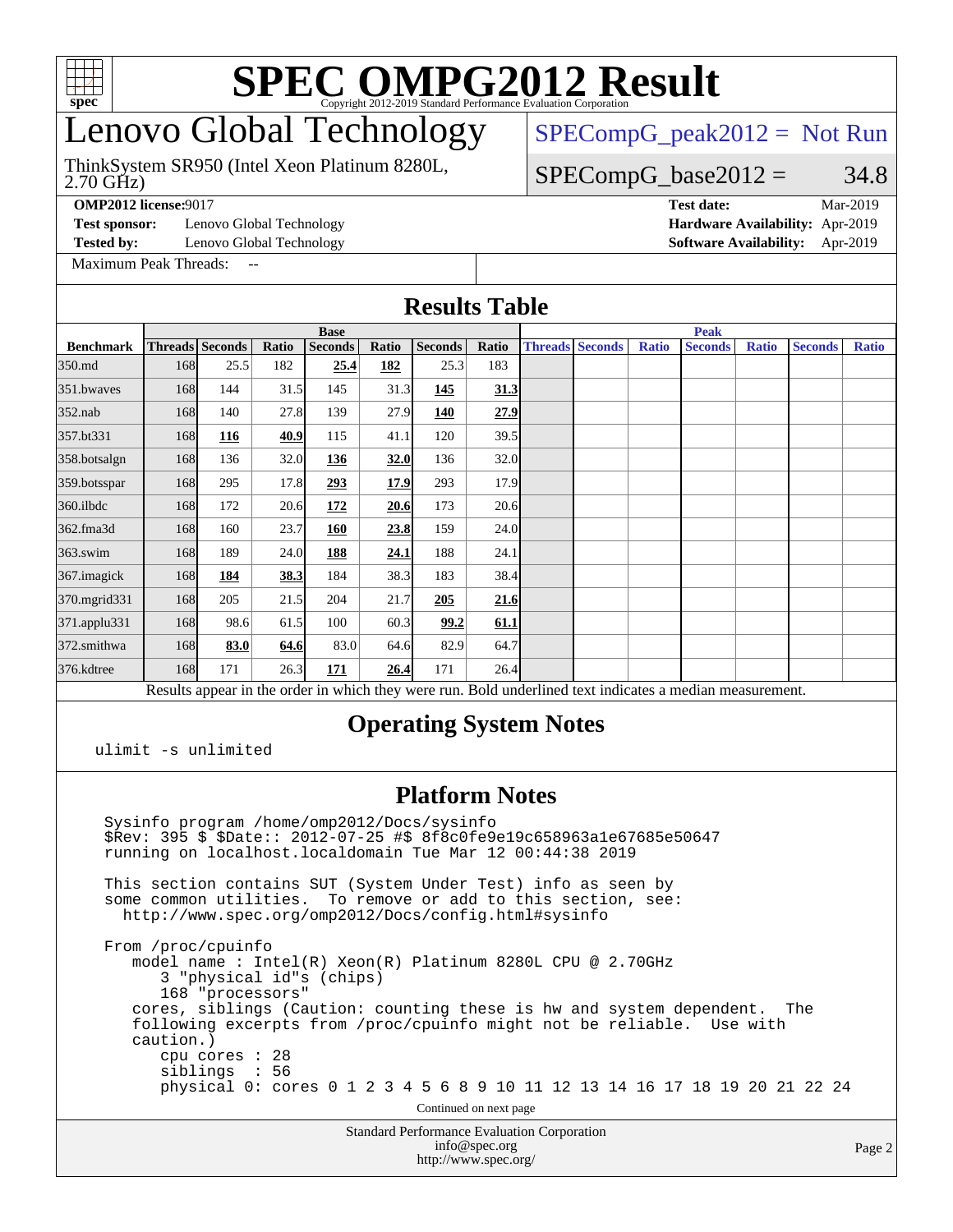

enovo Global Technology

2.70 GHz) ThinkSystem SR950 (Intel Xeon Platinum 8280L,  $SPECompG_peak2012 = Not Run$  $SPECompG_peak2012 = Not Run$ 

 $SPECompG_base2012 = 34.8$  $SPECompG_base2012 = 34.8$ 

**[Test sponsor:](http://www.spec.org/auto/omp2012/Docs/result-fields.html#Testsponsor)** Lenovo Global Technology **[Hardware Availability:](http://www.spec.org/auto/omp2012/Docs/result-fields.html#HardwareAvailability)** Apr-2019 **[Tested by:](http://www.spec.org/auto/omp2012/Docs/result-fields.html#Testedby)** Lenovo Global Technology **[Software Availability:](http://www.spec.org/auto/omp2012/Docs/result-fields.html#SoftwareAvailability)** Apr-2019

**[OMP2012 license:](http://www.spec.org/auto/omp2012/Docs/result-fields.html#OMP2012license)**9017 **[Test date:](http://www.spec.org/auto/omp2012/Docs/result-fields.html#Testdate)** Mar-2019

#### **[Platform Notes \(Continued\)](http://www.spec.org/auto/omp2012/Docs/result-fields.html#PlatformNotes)**

 25 26 27 28 29 30 physical 1: cores 0 1 2 3 4 5 6 8 9 10 11 12 13 14 16 17 18 19 20 21 22 24 25 26 27 28 29 30 physical 3: cores 0 1 2 3 4 5 6 8 9 10 11 12 13 14 16 17 18 19 20 21 22 24 25 26 27 28 29 30 cache size : 39424 KB From /proc/meminfo MemTotal: 593766652 kB HugePages\_Total: 0<br>Hugepagesize: 2048 kB Hugepagesize: From /etc/\*release\* /etc/\*version\* os-release: NAME="Red Hat Enterprise Linux Server" VERSION="7.6 (Maipo)" ID="rhel" ID\_LIKE="fedora" VARIANT="Server" VARIANT\_ID="server" VERSION\_ID="7.6" PRETTY\_NAME="Red Hat Enterprise Linux Server 7.6 (Maipo)" redhat-release: Red Hat Enterprise Linux Server release 7.6 (Maipo) system-release: Red Hat Enterprise Linux Server release 7.6 (Maipo) system-release-cpe: cpe:/o:redhat:enterprise\_linux:7.6:ga:server uname -a: Linux localhost.localdomain 3.10.0-957.el7.x86\_64 #1 SMP Thu Oct 4 20:48:51 UTC 2018 x86\_64 x86\_64 x86\_64 GNU/Linux run-level 3 Mar 11 18:02 SPEC is set to: /home/omp2012 Filesystem Type Size Used Avail Use% Mounted on<br>
/dev/mapper/rhel-home xfs 839G 33G 807G 4% /home  $/\text{dev/mapper/rhel-home xfs}$  839G Additional information from dmidecode: BIOS Lenovo -[PSE121I-1.50]- 03/01/2019 Memory: 60x NO DIMM NO DIMM 36x Samsung M393A2K43CB2-CVF 16 GB 2933 MT/s 2 rank (End of data from sysinfo program)

**[General Notes](http://www.spec.org/auto/omp2012/Docs/result-fields.html#GeneralNotes)**

 ========================================================================= General base OMP Library Settings ENV\_KMP\_AFFINITY=compact,1

=========================================================================

Continued on next page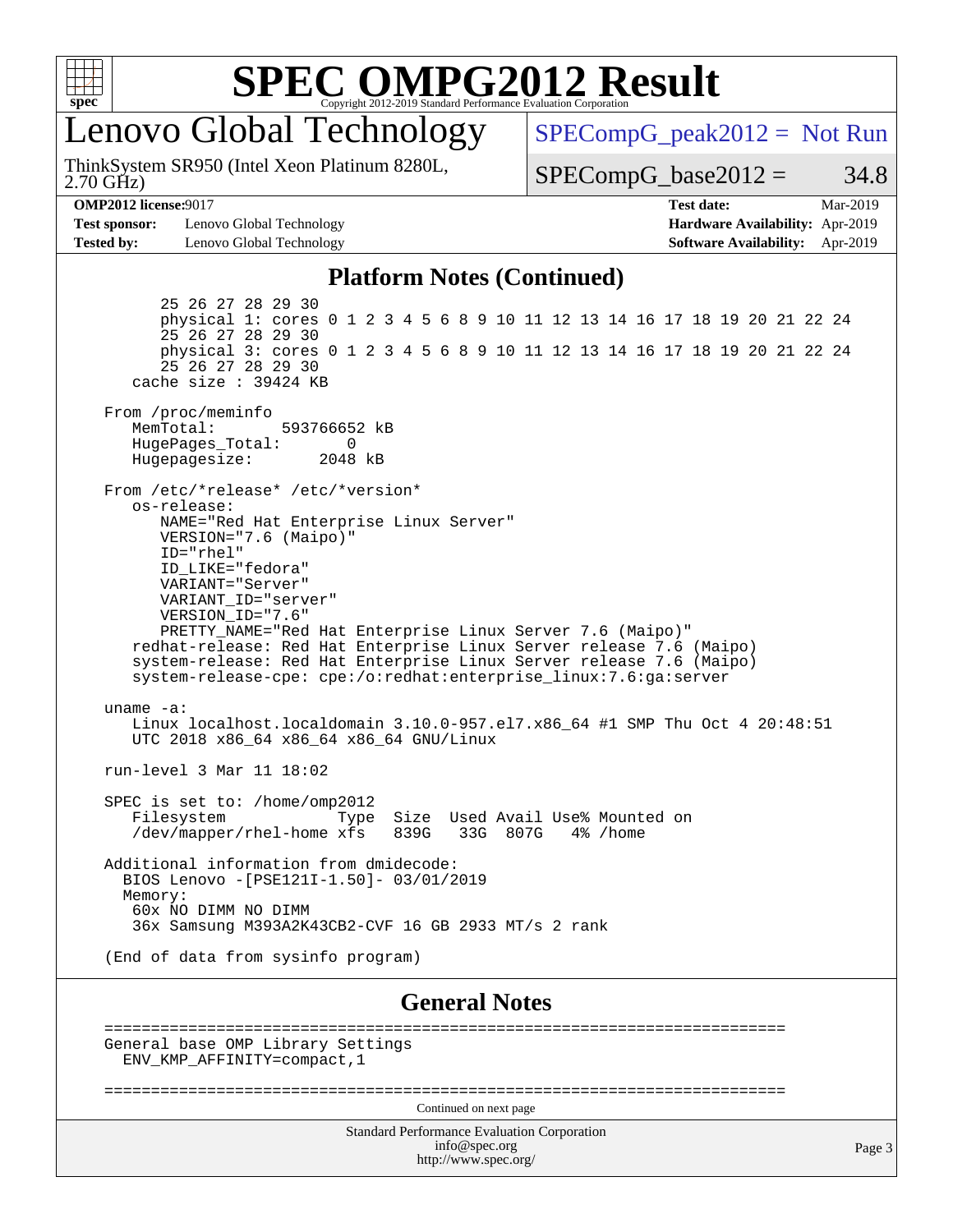

enovo Global Technology

2.70 GHz) ThinkSystem SR950 (Intel Xeon Platinum 8280L,  $SPECompG_peak2012 = Not Run$  $SPECompG_peak2012 = Not Run$ 

 $SPECompG_base2012 = 34.8$  $SPECompG_base2012 = 34.8$ 

**[Test sponsor:](http://www.spec.org/auto/omp2012/Docs/result-fields.html#Testsponsor)** Lenovo Global Technology **[Hardware Availability:](http://www.spec.org/auto/omp2012/Docs/result-fields.html#HardwareAvailability)** Apr-2019

**[OMP2012 license:](http://www.spec.org/auto/omp2012/Docs/result-fields.html#OMP2012license)**9017 **[Test date:](http://www.spec.org/auto/omp2012/Docs/result-fields.html#Testdate)** Mar-2019 **[Tested by:](http://www.spec.org/auto/omp2012/Docs/result-fields.html#Testedby)** Lenovo Global Technology **[Software Availability:](http://www.spec.org/auto/omp2012/Docs/result-fields.html#SoftwareAvailability)** Apr-2019

#### **[General Notes \(Continued\)](http://www.spec.org/auto/omp2012/Docs/result-fields.html#GeneralNotes)**

 General OMP Library Settings KMP\_LIBRARY=turnaround KMP\_STACKSIZE=16G KMP\_BLOCKTIME=infinite OMP\_DYNAMIC=FALSE OMP\_NESTED=FALSE OMP\_SCHEDULE=static

 ========================================================================= BIOS setting notes: Operating Mode set to Maximum Performance Mode =========================================================================

 Yes: The test sponsor attests, as of date of publication, that CVE-2017-5754 (Meltdown) is mitigated in the system as tested and documented. Yes: The test sponsor attests, as of date of publication, that CVE-2017-5753 (Spectre variant 1) is mitigated in the system as tested and documented. Yes: The test sponsor attests, as of date of publication, that CVE-2017-5715 (Spectre variant 2) is mitigated in the system as tested and documented.

### **[Base Compiler Invocation](http://www.spec.org/auto/omp2012/Docs/result-fields.html#BaseCompilerInvocation)**

[C benchmarks](http://www.spec.org/auto/omp2012/Docs/result-fields.html#Cbenchmarks): [icc](http://www.spec.org/omp2012/results/res2019q2/omp2012-20190312-00163.flags.html#user_CCbase_intel_icc_a87c68a857bc5ec5362391a49d3a37a6)

[C++ benchmarks:](http://www.spec.org/auto/omp2012/Docs/result-fields.html#CXXbenchmarks) [icpc](http://www.spec.org/omp2012/results/res2019q2/omp2012-20190312-00163.flags.html#user_CXXbase_intel_icpc_2d899f8d163502b12eb4a60069f80c1c)

[Fortran benchmarks](http://www.spec.org/auto/omp2012/Docs/result-fields.html#Fortranbenchmarks): [ifort](http://www.spec.org/omp2012/results/res2019q2/omp2012-20190312-00163.flags.html#user_FCbase_intel_ifort_8a5e5e06b19a251bdeaf8fdab5d62f20)

### **[Base Portability Flags](http://www.spec.org/auto/omp2012/Docs/result-fields.html#BasePortabilityFlags)**

 350.md: [-FR](http://www.spec.org/omp2012/results/res2019q2/omp2012-20190312-00163.flags.html#user_baseFPORTABILITY350_md_f-FR) 357.bt331: [-mcmodel=medium](http://www.spec.org/omp2012/results/res2019q2/omp2012-20190312-00163.flags.html#user_basePORTABILITY357_bt331_f-mcmodel_3a41622424bdd074c4f0f2d2f224c7e5) 363.swim: [-mcmodel=medium](http://www.spec.org/omp2012/results/res2019q2/omp2012-20190312-00163.flags.html#user_basePORTABILITY363_swim_f-mcmodel_3a41622424bdd074c4f0f2d2f224c7e5) 367.imagick: [-std=c99](http://www.spec.org/omp2012/results/res2019q2/omp2012-20190312-00163.flags.html#user_baseCPORTABILITY367_imagick_f-std_2ec6533b6e06f1c4a6c9b78d9e9cde24)

### **[Base Optimization Flags](http://www.spec.org/auto/omp2012/Docs/result-fields.html#BaseOptimizationFlags)**

[C benchmarks](http://www.spec.org/auto/omp2012/Docs/result-fields.html#Cbenchmarks):

[-O2](http://www.spec.org/omp2012/results/res2019q2/omp2012-20190312-00163.flags.html#user_CCbase_f-O2) [-qopenmp](http://www.spec.org/omp2012/results/res2019q2/omp2012-20190312-00163.flags.html#user_CCbase_f-qopenmp) [-ipo](http://www.spec.org/omp2012/results/res2019q2/omp2012-20190312-00163.flags.html#user_CCbase_f-ipo_84062ab53814f613187d02344b8f49a7) [-xHOST](http://www.spec.org/omp2012/results/res2019q2/omp2012-20190312-00163.flags.html#user_CCbase_f-xHOST) [-ansi-alias](http://www.spec.org/omp2012/results/res2019q2/omp2012-20190312-00163.flags.html#user_CCbase_f-ansi-alias)

[C++ benchmarks:](http://www.spec.org/auto/omp2012/Docs/result-fields.html#CXXbenchmarks) [-O2](http://www.spec.org/omp2012/results/res2019q2/omp2012-20190312-00163.flags.html#user_CXXbase_f-O2) [-qopenmp](http://www.spec.org/omp2012/results/res2019q2/omp2012-20190312-00163.flags.html#user_CXXbase_f-qopenmp) [-ipo](http://www.spec.org/omp2012/results/res2019q2/omp2012-20190312-00163.flags.html#user_CXXbase_f-ipo_84062ab53814f613187d02344b8f49a7) [-xHOST](http://www.spec.org/omp2012/results/res2019q2/omp2012-20190312-00163.flags.html#user_CXXbase_f-xHOST) [-ansi-alias](http://www.spec.org/omp2012/results/res2019q2/omp2012-20190312-00163.flags.html#user_CXXbase_f-ansi-alias)

Continued on next page